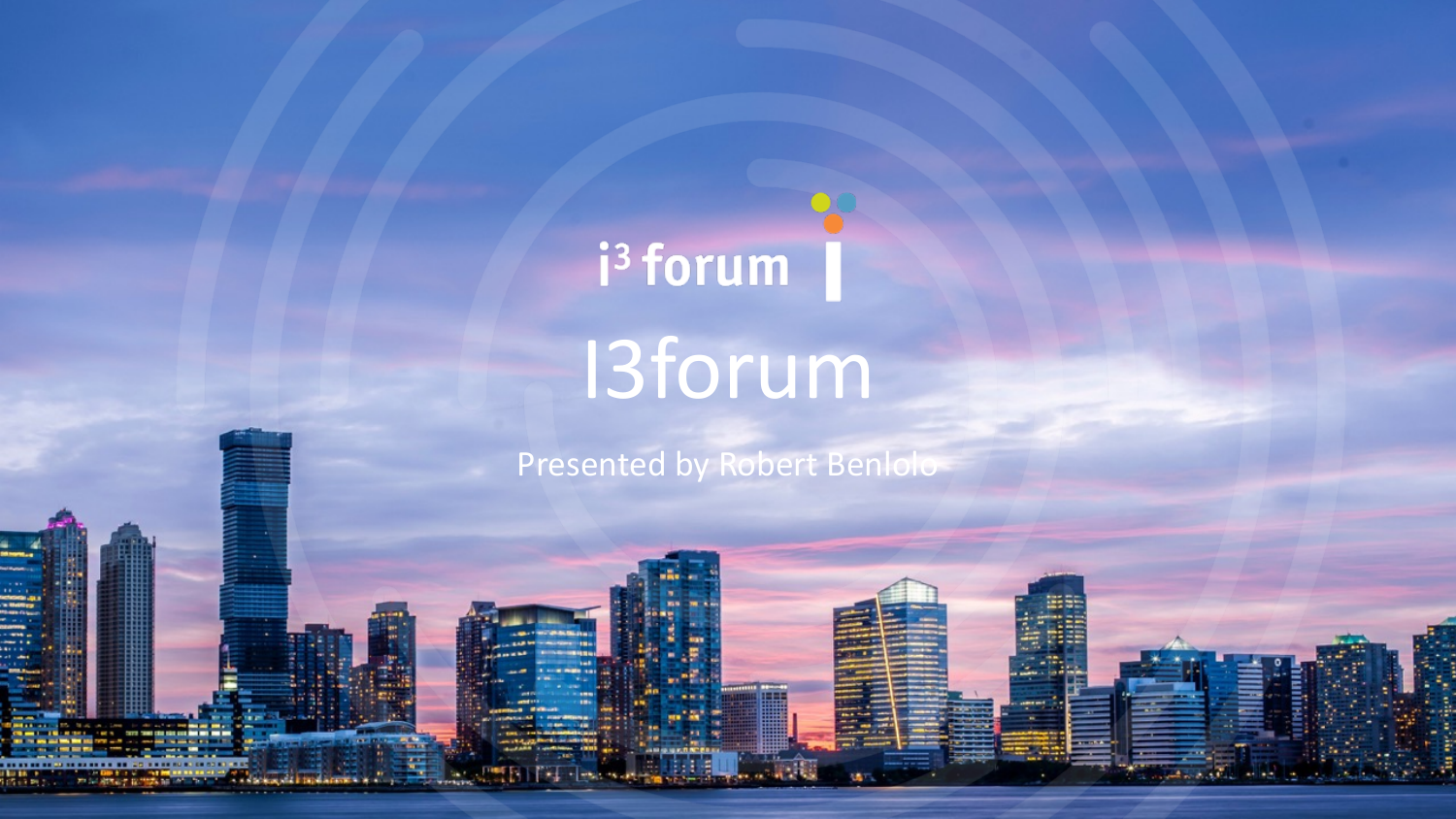### GLF & COC: A step in the right direction

Ø **MARTA** (Metropolitan Atlanta Rapid Transit Authority) **Code of Conduct** to promote the safety and comfort of its riders etc.. (6 pages) [https://www.itsmarta.com/uploadedFiles/MARTA\\_101/Helpful\\_Articles/rev-Code-of-Conduct-FINAL-Feb-2016.pdf](https://www.itsmarta.com/uploadedFiles/MARTA_101/Helpful_Articles/rev-Code-of-Conduct-FINAL-Feb-2016.pdf)

Ø **High School COC** (12 pages) Preventing 'unruly' behavior & promoting respect

- Ø **ITW – Discussions with carriers – Turbulence ahead ?**
- Resistance / Cost considerations
- Divulging anonymized fraud related data (KPI's)
- Contract changes / best efforts

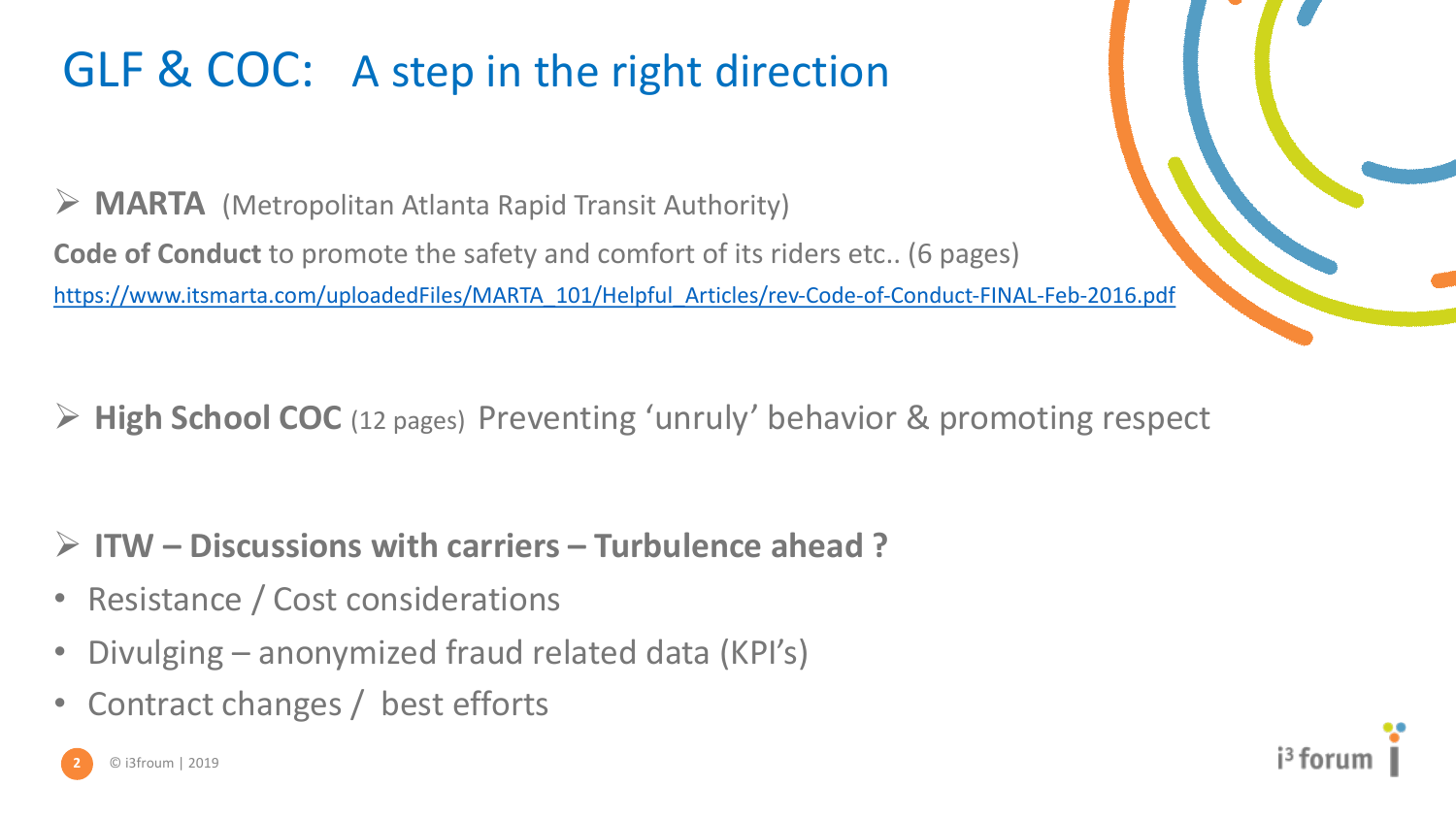## In-progress

#### **Blockchain (POC)**

- Preventing Number Hijacking *still big issue*
	- *Fraud or Commercial Breach ?*
- Addressing massive missed calls / spoofing even bigger worldwide phenomenon
	- *Supplier temporary route blocking*

#### **Shaken/Stir – US Robocalling**

• How does it affect Int'l Wholesalers

**Fraud classification** and recommendations on dispute handling within the wholesale telecom industry **– Release 3.2**



i<sup>3</sup> forum

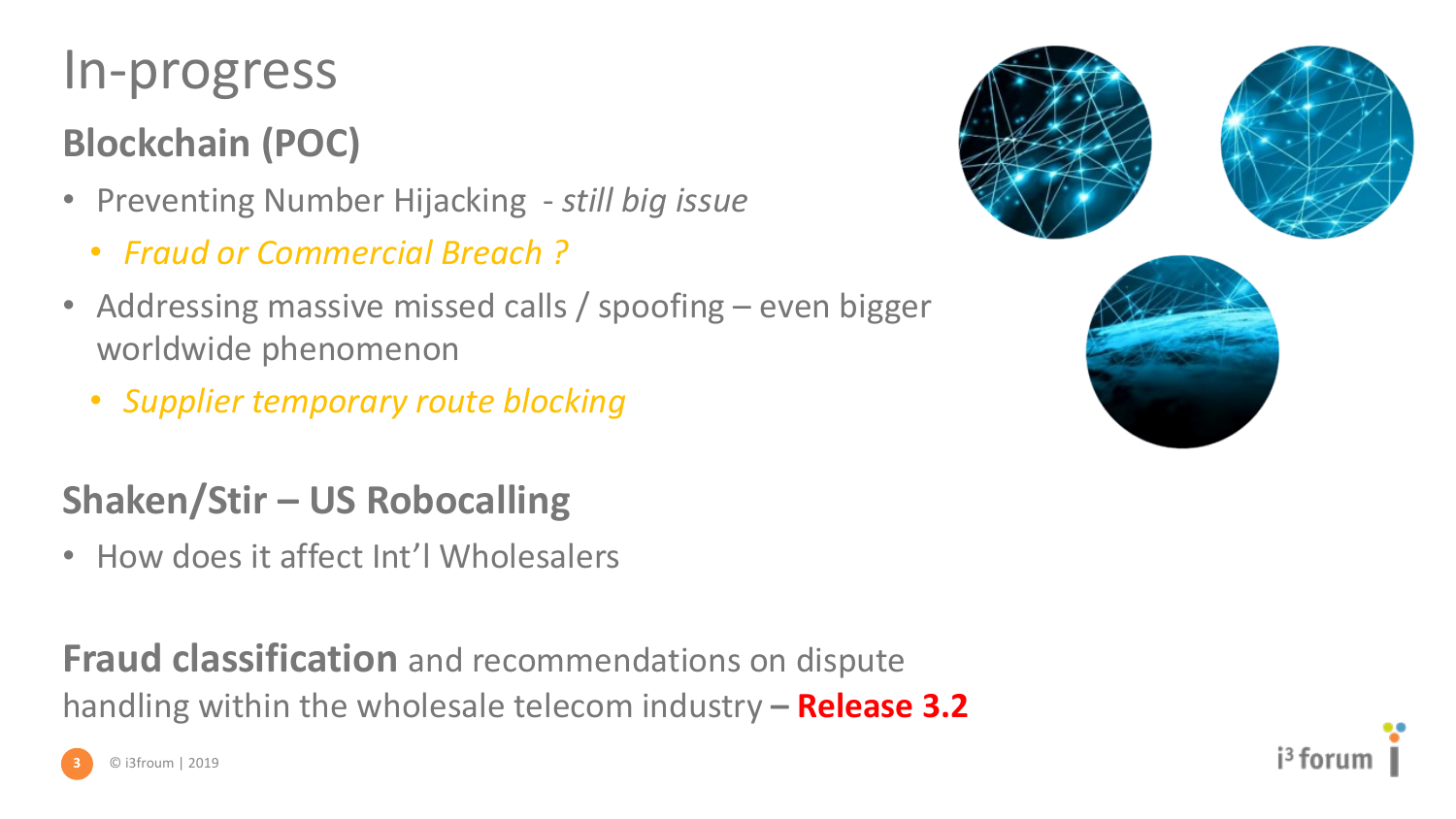## KPI conundrum ?

#### KPI 1 – Volume and value of Detected Fraud

Measurement of the volume and value of fraudulent traffic as a share of total revenues

KPI 2 – Fraud Disputes - Measurement of the total number of disputes and share of these which are resolved

KPI 3 – Capability to React - Measure the time required for international carriers to trigger fraud prevention measures

#### KPI 4 – Potential Losses Reduction







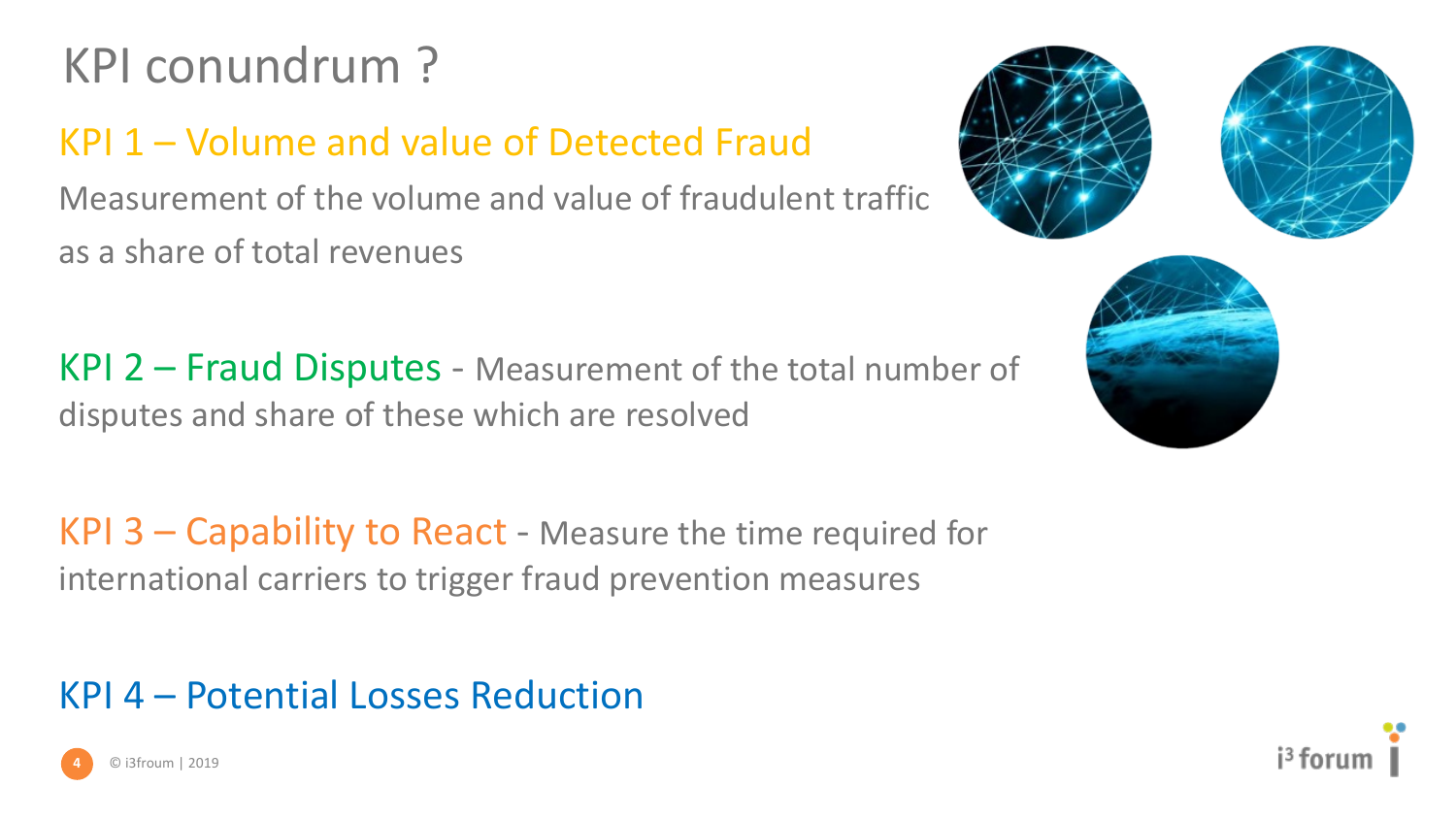#### Discussion survey points

Commercial vs Operational Conflict - should be company wide policy-

"No teeth & consequences" - "Paper dressing" No enforcement action if no compliance.

We ultimately agree to endorse/refine COC or *Regulatory steps in (Germany/Spain/Ireland)*

IPRSF Business models (possible removal from rate sheets) Perception of enabling rev share is bad